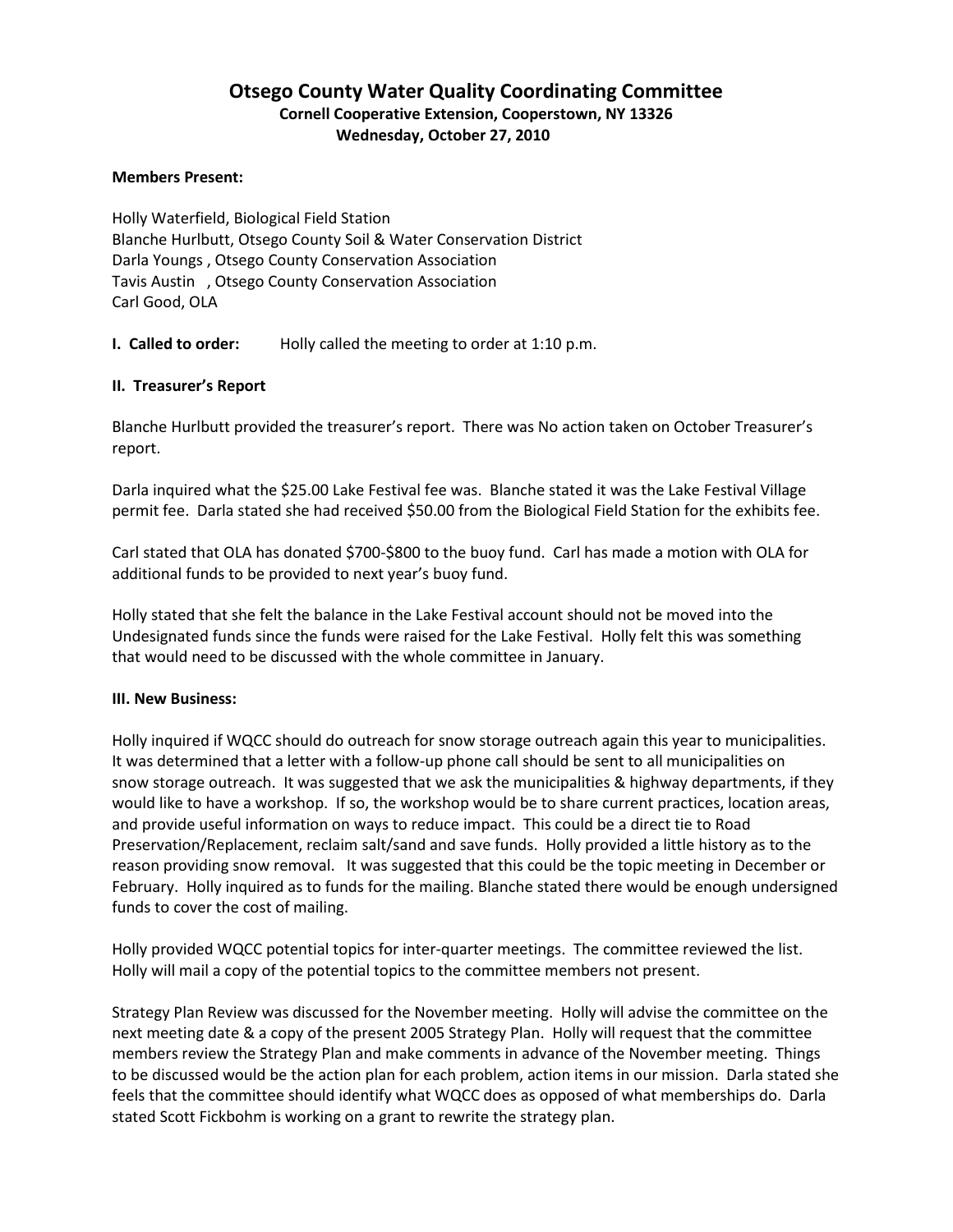2010 remaining meetings were discussed and what December meeting topic might be. It was discussed that maybe the NYS Water Group on gas be invited to present to the committee. Holly will follow-up with this group. Also, discussed was Jordan Clements presenting composting &/or Wetland project in May 2011.

January meeting is the general meeting and election of officers. *Committee members please let Holly know if you have any topics for upcoming meetings.*

A questioned was asked about the TMDL for New York State. Blanche stated that Scott was at a meeting In Binghamton at the present time discussing the TMDL for NYS. Blanche will ask that Scott give an update at the next WQCC meeting.

## **IV. Committee Reports:**

**Biological Field Station:** Holly reported they have been monitoring Canadarago and Otsego Lake through grants.

The hop house and main lab unsure of time frame at present time. The BFS staff is expected to expand back to main lab shortly. The main offices will be at main building. The Thayer farm for the summer will be the same as in the past.

There is a position opening up with person working  $\frac{1}{2}$  times at field station &  $\frac{1}{2}$  times on main campus. This position should be filled by late fall early winter.

**Canadarago Lake Association:** No one present & no report provided. Holly stated that Don stepped down and there should be someone present at the next meeting.

**Cooperstown Village:** No one present & no report provided. **Cornell Co-Op Extension:** No one present & no report provided. **Goodyear Lake Assoc.:** No one present & no report provided. Holly stated that the BFS will be visiting with GLA to discuss sedimentation layers and provide data in two weeks.

**Natural Resource Conservation Services:** No one present & no report provided.

**Otsego BOCES:** No one present & no report provided.

**Otsego SWCD:** Blanche reported that things at SWCD are moving along as expected at the present time. Round 17 Non-Point Source Grant RFP's are out and grants are expected to the NYS Committee by December 6, 2010. The Leatherstocking Envirothon will to solely Otsego County teams, since Montgomery has decided to focus locally. This year's event will be held at Gilbert Lake State Park on April 27, 2011. The NYS Envirothon will be held May 25 & 26, 2011 at Hobart William Smith Colleges. Jordan is preparing the tree order form for the annual tree sale and will be offering fruit trees.

**Otsego County Conservation Association:** Darla reported there are several events upcoming; Rail Trail Walk, November 6-7, which is a self guided tour through railway bed. There will be vendors selling their wares. November 14 there will be a hike at the Leatherstocking Golf Course.